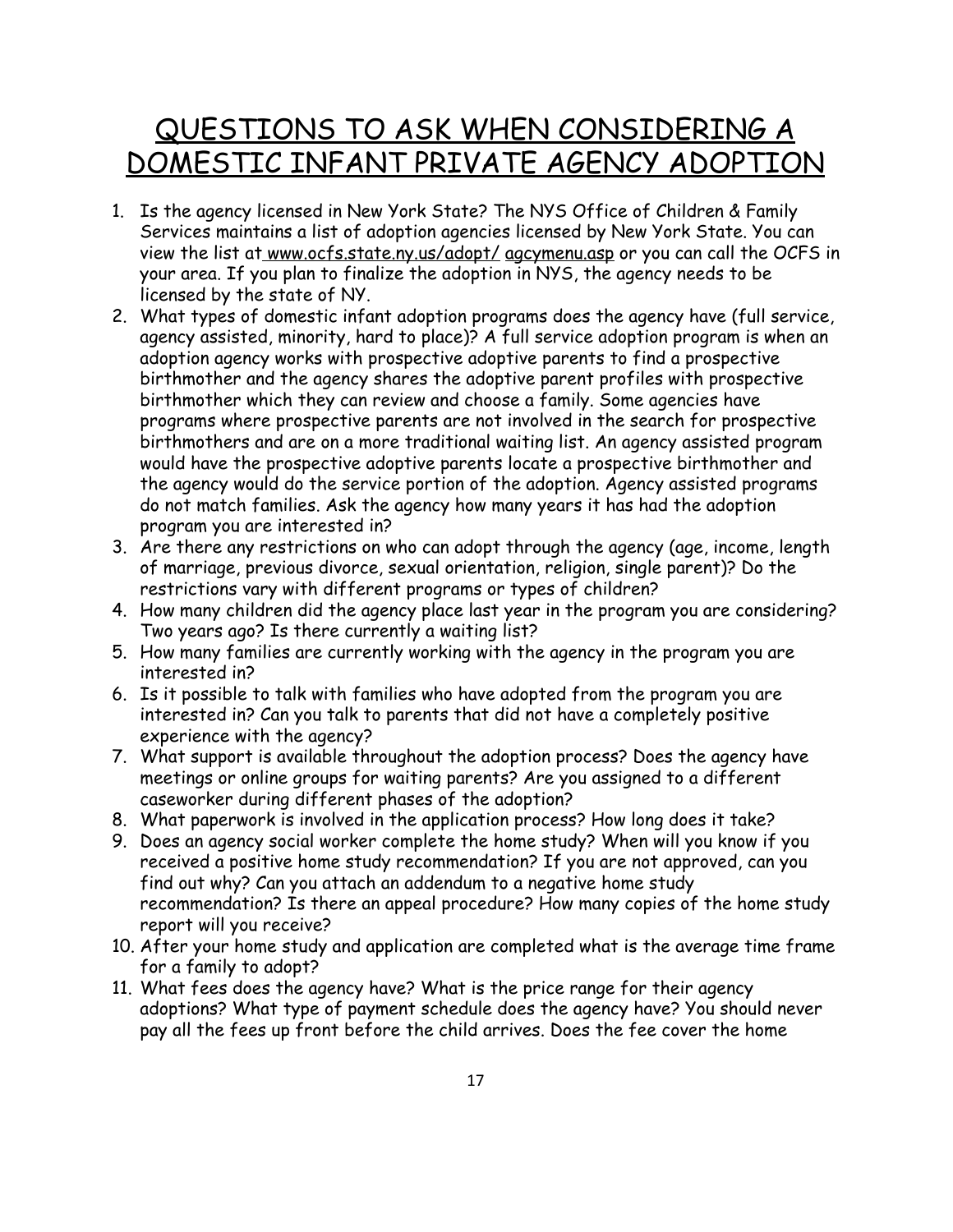study, post-placement visits? Are you asked to setup an escrow account for birth mother expenses or do you only pay birthparent expenses after placement? What are typical expenses for prospective birthmothers (e.g. counseling, medical expenses, legal fees, rent)? Does the agency pay prospective birthmother expenses directly to the vendor (e.g. landlord, electrical company, doctor)? What happens to expenses if the prospective birthmother changes her mind? What is the agency's position on how quickly to pay the prospective birthmother's living expenses? Some agencies believe in paying funds early in the contact with the prospective birthmother to show interest in her and her child. Others believe the prospective birthmother should first complete background paperwork, sign a release for her medical records from the obstetrician so that the prospective adoptive parents have time to evaluate her seriousness in making an adoption plan. What are typical expenses for out-of-state placements?

- 12. What is the agency's policy about fee payment if the adoption is not completed ?
- 13. What is the agency's position on open adoption? If the adoption is open, will the agency help negotiate contact with the birthmother and baby during the hospital visit (e.g. feedings) and after the baby is placed? Open adoption agreements between birthparents and adoptive parents can be legally binding in NYS if the Post Adoption Contact Agreement (PACA) is written into or attached to the Adoption Agreement.
- 14. What advice will you receive about networking, advertising, profile writing, talking on the phone to prospective birthparents, establishing an adoption phone line? Do the profiles look like marketing brochures, flyers, multipage booklets? Are profiles done by a graphics specialist or are they homemade? Do they convert profiles to .pdf format? Do they use DVD profiles? Do they list prospective parents on their agency website?
- 15. Which states does the agency recommend advertising/networking in and why? Which states should you avoid advertising/networking in and why?
- 16. What can the agency tell you about the Interstate Compact?
- 17. Will the agency answer phone calls from prospective birthparents and screen them prior to you talking with them?
- 18. Does the agency have a toll free phone number? Does it accept collect calls from prospective birthparents? What is the holiday & weekend coverage?
- 19. What are the agency's policies and procedures with prospective birthmothers that approach the agency? How does the agency determine which waiting parents will have an opportunity to be matched with the prospective birthparents that make the initial contact with the agency?
- 20.What happens if the agency presents you with a potential placement and you feel it is not a good match?
- 21. What medical records will you be able to receive on the prospective birthparents? Will the agency request drug screens and HIV tests for the prospective birthparents? Will the agency contact the hospital to learn of their adoption procedures? Does the agency try to get the prospective birthmothers on Medicaid if they do not have private insurance?